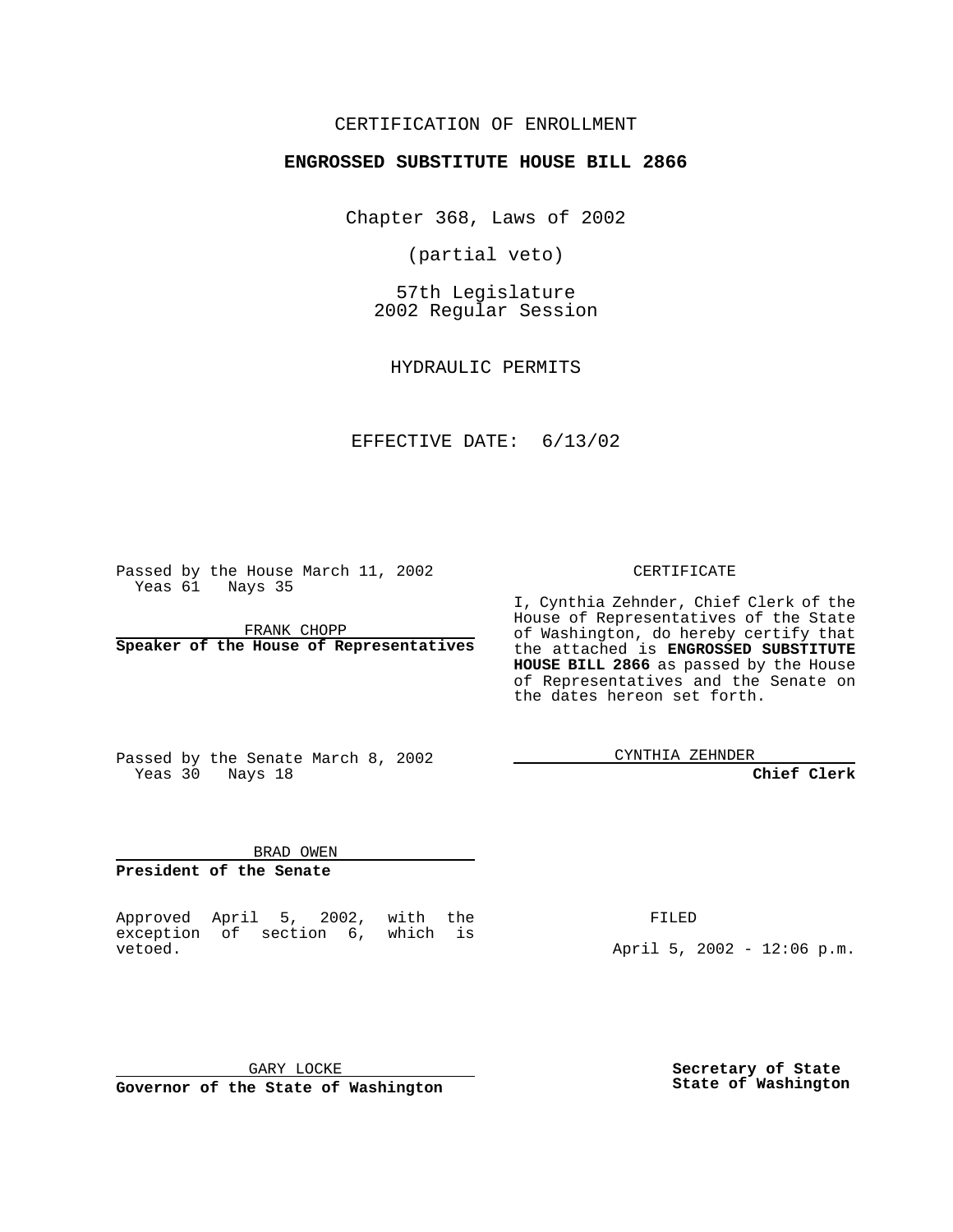## **ENGROSSED SUBSTITUTE HOUSE BILL 2866** \_\_\_\_\_\_\_\_\_\_\_\_\_\_\_\_\_\_\_\_\_\_\_\_\_\_\_\_\_\_\_\_\_\_\_\_\_\_\_\_\_\_\_\_\_\_\_

\_\_\_\_\_\_\_\_\_\_\_\_\_\_\_\_\_\_\_\_\_\_\_\_\_\_\_\_\_\_\_\_\_\_\_\_\_\_\_\_\_\_\_\_\_\_\_

### AS AMENDED BY THE SENATE

Passed Legislature - 2002 Regular Session

### **State of Washington 57th Legislature 2002 Regular Session**

**By** House Committee on Natural Resources (originally sponsored by Representatives Doumit, Sump, Reardon, Schoesler, Linville, Kessler, Morris, Mulliken, Hatfield, Pearson, Grant, Armstrong and McMorris)

Read first time 02/08/2002. Referred to Committee on .

 AN ACT Relating to hydraulic permits; amending RCW 77.55.100, 77.55.110, 77.55.170, and 77.55.220; adding new sections to chapter 77.55 RCW; and creating a new section.

BE IT ENACTED BY THE LEGISLATURE OF THE STATE OF WASHINGTON:

 NEW SECTION. **Sec. 1.** The legislature finds that hydraulic project approvals should ensure that fish life is properly protected, but conditions attached to the approval of these permits must reasonably relate to the potential harm that the projects may produce. The legislature is particularly concerned over the current overlap of agency jurisdiction regarding storm water projects, and believes that there is an immediate need to address this issue to ensure that project applicants are not given conflicting directions over project design. Requiring a major redesign of a project results in major delays, produces exponentially rising costs for both public and private project applicants, and frequently produces only marginal benefits for fish.

 The legislature recognizes that the department of ecology is primarily responsible for the approval of storm water projects. The legislature believes that once the department of ecology approves a proposed storm water project, it is inappropriate for the department of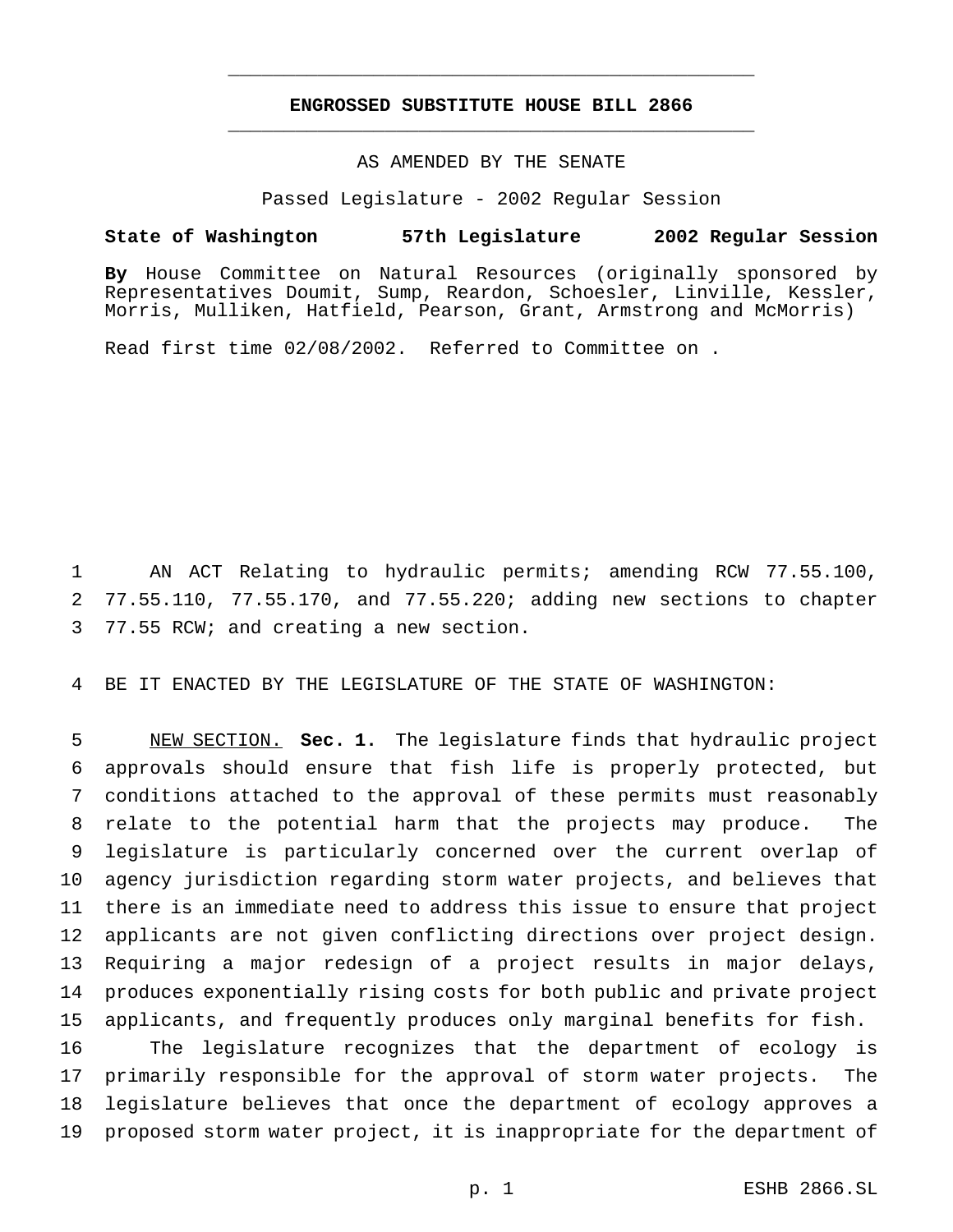fish and wildlife to require a major redesign of that project in order for the applicant to obtain hydraulic project approval. The legislature further believes that it is more appropriate for the department of fish and wildlife to defer the design elements of a storm water project to the department of ecology and focus its own efforts on determining reasonable mitigation or conditions for the project based upon the project's potential harm to fish. It is the intent of the legislature to restore some balance over conditions attached to hydraulic permits, and to minimize overlapping state regulatory authority regarding storm water projects in order to reduce waste in both time and money while still providing ample protection for fish life.

 **Sec. 2.** RCW 77.55.100 and 2000 c 107 s 16 are each amended to read as follows:

 (1) In the event that any person or government agency desires to construct any form of hydraulic project or perform other work that will use, divert, obstruct, or change the natural flow or bed of any of the salt or fresh waters of the state, such person or government agency shall, before commencing construction or work thereon and to ensure the proper protection of fish life, secure the approval of the department as to the adequacy of the means proposed for the protection of fish 22 life. This approval shall not be unreasonably withheld or unreasonably conditioned.

 (2)(a) The department shall grant or deny approval of a standard permit within forty-five calendar days of the receipt of a complete application and notice of compliance with any applicable requirements of the state environmental policy act, made in the manner prescribed in 28 this section. The permit must contain provisions allowing for minor modifications to the plans and specifications without requiring reissuance of the permit.

 (b) The applicant may document receipt of application by filing in person or by registered mail. A complete application for approval shall contain general plans for the overall project, complete plans and specifications of the proposed construction or work within the mean higher high water line in salt water or within the ordinary high water line in fresh water, and complete plans and specifications for the proper protection of fish life.

(c) The forty-five day requirement shall be suspended if: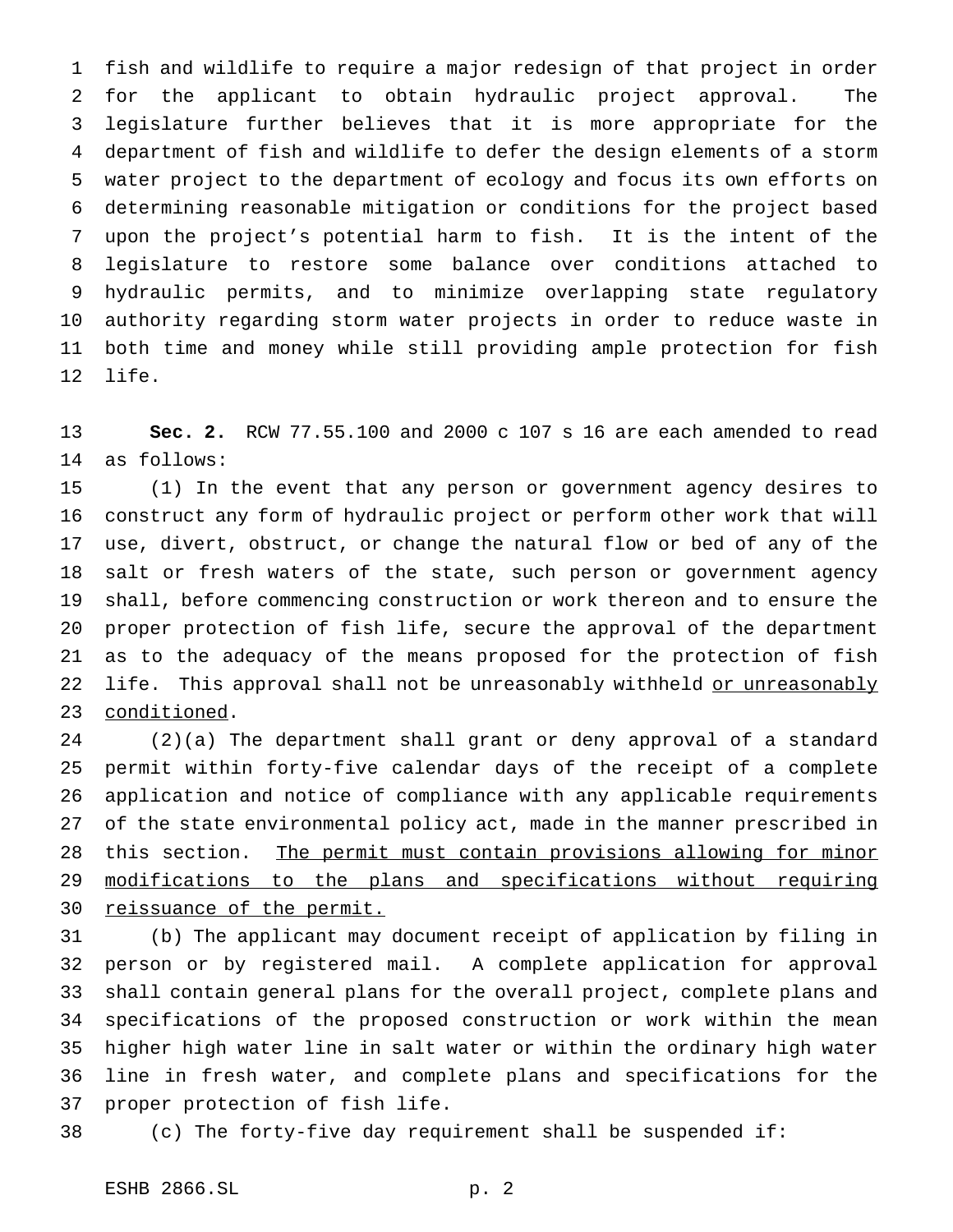(i) After ten working days of receipt of the application, the applicant remains unavailable or unable to arrange for a timely field evaluation of the proposed project;

(ii) The site is physically inaccessible for inspection; or

 (iii) The applicant requests delay. Immediately upon determination that the forty-five day period is suspended, the department shall notify the applicant in writing of the reasons for the delay.

 (d) For purposes of this section, "standard permit" means a written permit issued by the department when the conditions under subsections (3) and (5)(b) of this section are not met.

 (3)(a) The department may issue an expedited written permit in those instances where normal permit processing would result in significant hardship for the applicant or unacceptable damage to the environment. In cases of imminent danger, the department shall issue an expedited written permit, upon request, for work to repair existing structures, move obstructions, restore banks, protect property, or protect fish resources. Expedited permit requests require a complete written application as provided in subsection (2)(b) of this section and shall be issued within fifteen calendar days of the receipt of a complete written application. Approval of an expedited permit is valid for up to sixty days from the date of issuance.

 (b) For the purposes of this subsection, "imminent danger" means a threat by weather, water flow, or other natural conditions that is likely to occur within sixty days of a request for a permit application.

 (c) The department may not require the provisions of the state environmental policy act, chapter 43.21C RCW, to be met as a condition of issuing a permit under this subsection.

 (d) The department or the county legislative authority may determine if an imminent danger exists. The county legislative authority shall notify the department, in writing, if it determines that an imminent danger exists.

 (4) Approval of a standard permit is valid for a period of up to five years from date of issuance. The permittee must demonstrate substantial progress on construction of that portion of the project relating to the approval within two years of the date of issuance. If the department denies approval, the department shall provide the applicant, in writing, a statement of the specific reasons why and how the proposed project would adversely affect fish life. Protection of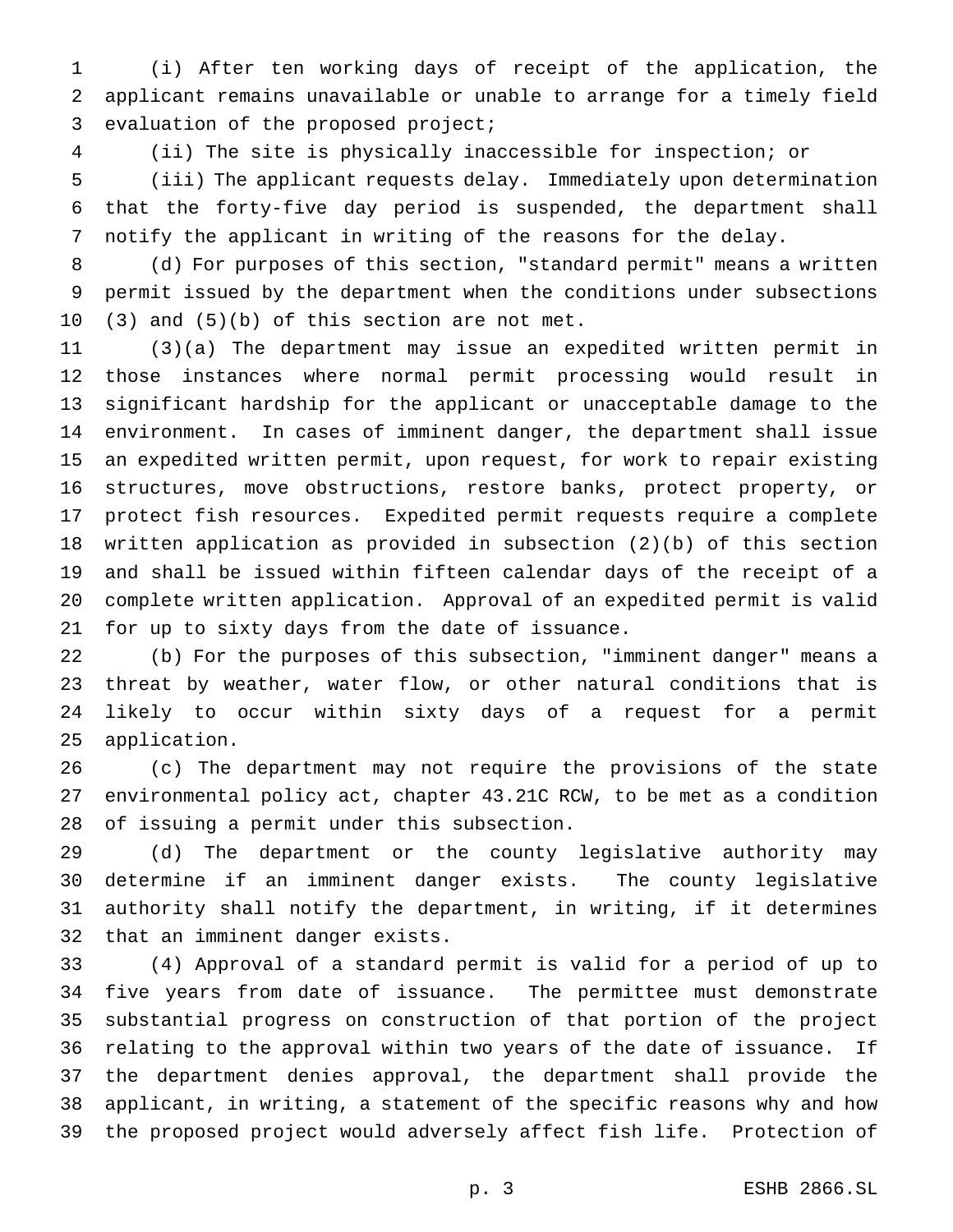fish life shall be the only ground upon which approval may be denied or conditioned. Chapter 34.05 RCW applies to any denial of project approval, conditional approval, or requirements for project modification upon which approval may be contingent.

 (5)(a) In case of an emergency arising from weather or stream flow conditions or other natural conditions, the department, through its authorized representatives, shall issue immediately, upon request, oral approval for removing any obstructions, repairing existing structures, restoring stream banks, or to protect property threatened by the stream or a change in the stream flow without the necessity of obtaining a written approval prior to commencing work. Conditions of an oral approval to protect fish life shall be established by the department and reduced to writing within thirty days and complied with as provided for in this section. Oral approval shall be granted immediately, upon request, for a stream crossing during an emergency situation.

 (b) For purposes of this section and RCW 77.55.110, "emergency" means an immediate threat to life, the public, property, or of environmental degradation.

 (c) The department or the county legislative authority may declare and continue an emergency when one or more of the criteria under (b) of this subsection are met. The county legislative authority shall immediately notify the department if it declares an emergency under this subsection.

 (6) The department shall, at the request of a county, develop five- year maintenance approval agreements, consistent with comprehensive flood control management plans adopted under the authority of RCW 86.12.200, or other watershed plan approved by a county legislative authority, to allow for work on public and private property for bank stabilization, bridge repair, removal of sand bars and debris, channel maintenance, and other flood damage repair and reduction activity under agreed-upon conditions and times without obtaining permits for specific projects.

 (7) This section shall not apply to the construction of any form of hydraulic project or other work which diverts water for agricultural irrigation or stock watering purposes authorized under or recognized as being valid by the state's water codes, or when such hydraulic project or other work is associated with streambank stabilization to protect farm and agricultural land as defined in RCW 84.34.020. These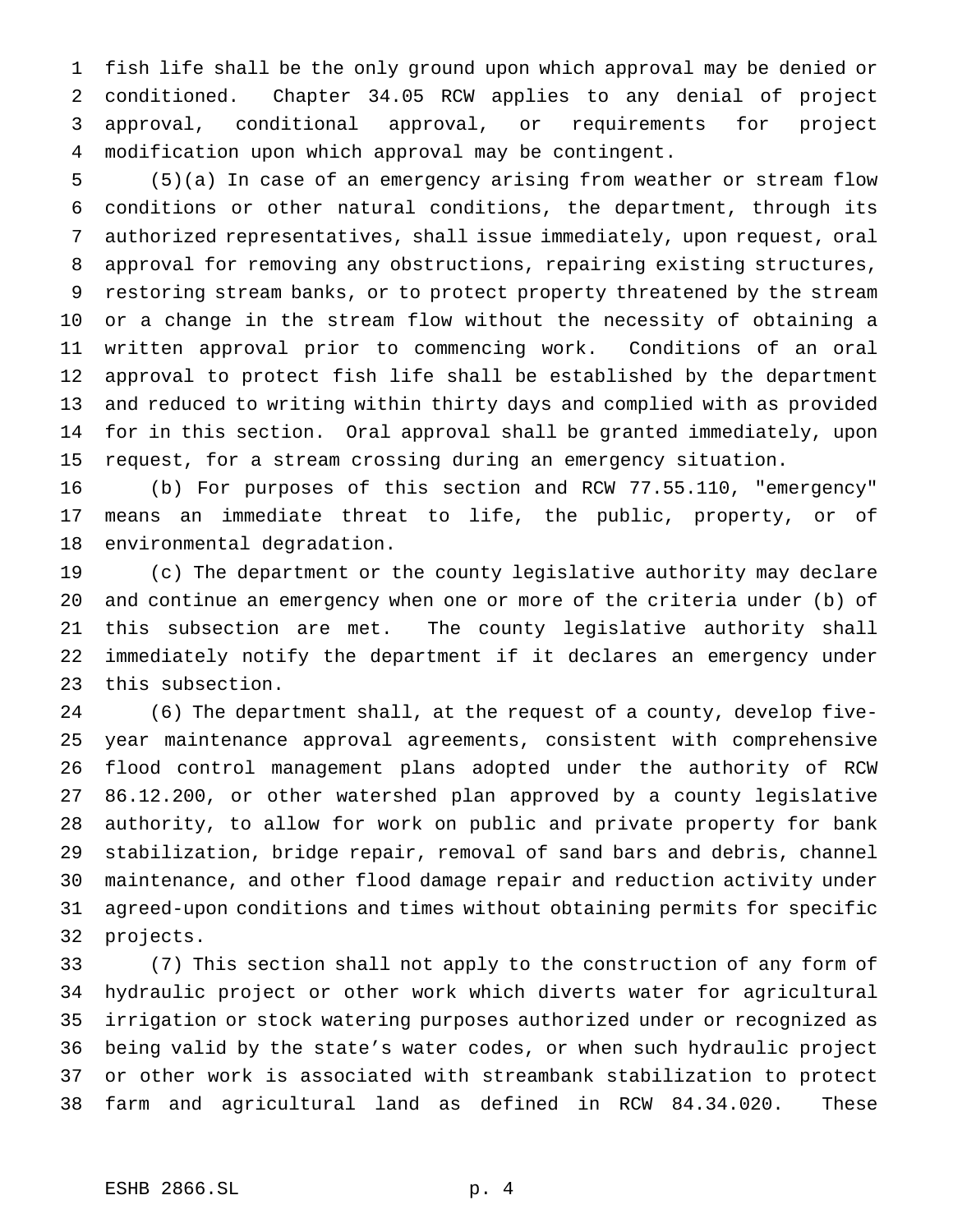irrigation or stock watering diversion and streambank stabilization projects shall be governed by RCW 77.55.110.

 A landscape management plan approved by the department and the department of natural resources under RCW 76.09.350(2), shall serve as a hydraulic project approval for the life of the plan if fish are selected as one of the public resources for coverage under such a plan.

 (8) For the purposes of this section and RCW 77.55.110, "bed" means the land below the ordinary high water lines of state waters. This definition does not include irrigation ditches, canals, storm water run-off devices, or other artificial watercourses except where they exist in a natural watercourse that has been altered by man.

 (9) The phrase "to construct any form of hydraulic project or perform other work" does not include the act of driving across an established ford. Driving across streams or on wetted stream beds at areas other than established fords requires approval. Work within the ordinary high water line of state waters to construct or repair a ford or crossing requires approval.

 **Sec. 3.** RCW 77.55.110 and 1998 c 190 s 88 are each amended to read as follows:

 In the event that any person or government agency desires to construct any form of hydraulic project or other work that diverts water for agricultural irrigation or stock watering purposes, or when such hydraulic project or other work is associated with streambank stabilization to protect farm and agricultural land as defined in RCW 84.34.020, and when such diversion or streambank stabilization will use, divert, obstruct, or change the natural flow or bed of any river or stream or will utilize any waters of the state or materials from the stream beds, the person or government agency shall, before commencing construction or work thereon and to ensure the proper protection of fish life, secure a written approval from the department as to the adequacy of the means proposed for the protection of fish life. This 32 approval shall not be unreasonably withheld or unreasonably 33 conditioned. ((Except as provided in RCW 75.20.1001,)) The department shall grant or deny the approval within forty-five calendar days of the receipt of a complete application and notice of compliance with any applicable requirements of the state environmental policy act, made in 37 the manner prescribed in this section. The permit must contain provisions allowing for minor modifications to the plans and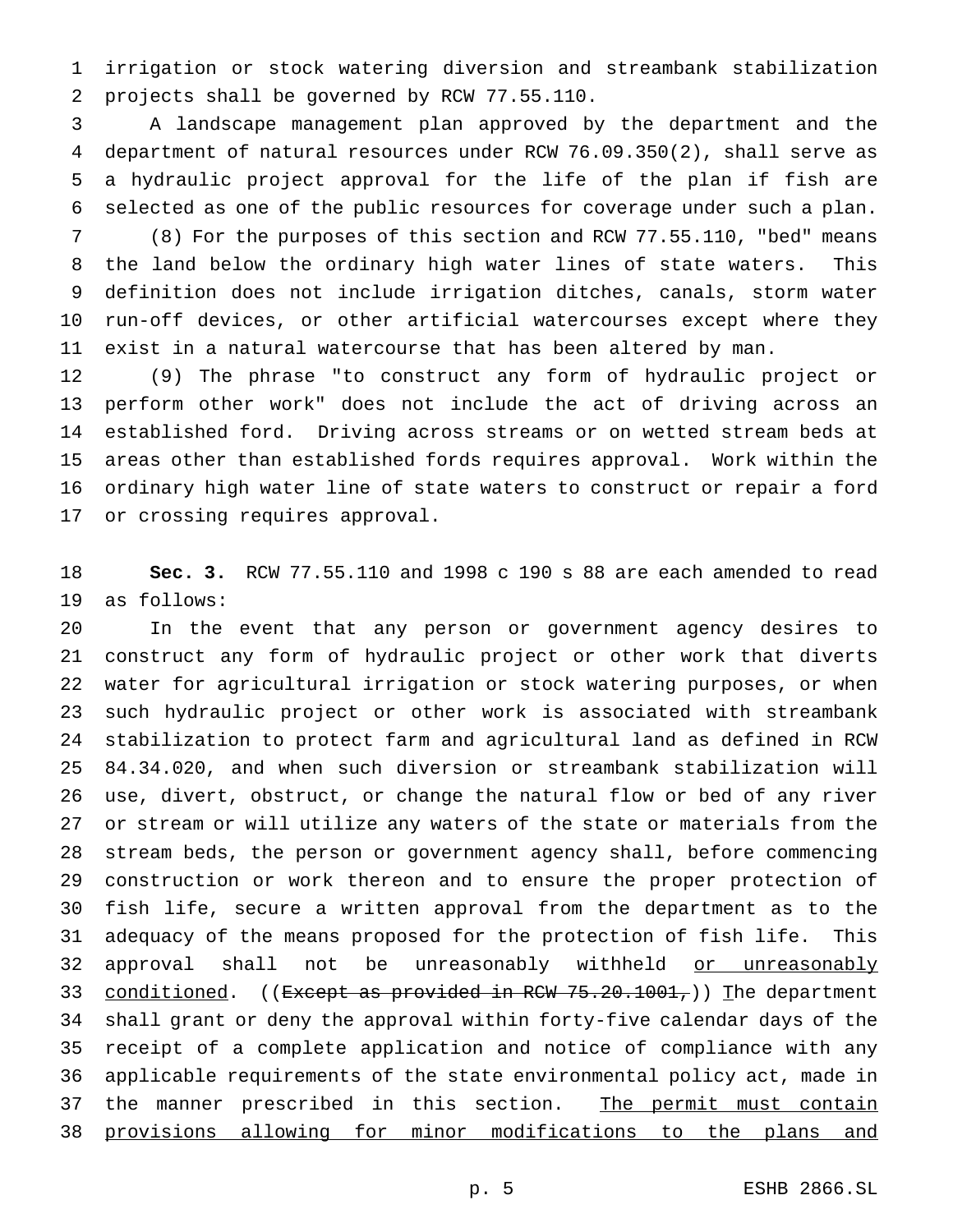1 specifications without requiring reissuance of the permit. The applicant may document receipt of application by filing in person or by registered mail. A complete application for an approval shall contain general plans for the overall project, complete plans and specifications of the proposed construction or work within ordinary high water line, and complete plans and specifications for the proper protection of fish life. The forty-five day requirement shall be suspended if (1) after ten working days of receipt of the application, the applicant remains unavailable or unable to arrange for a timely field evaluation of the proposed project; (2) the site is physically inaccessible for inspection; or (3) the applicant requests delay.

 Immediately upon determination that the forty-five day period is suspended, the department shall notify the applicant in writing of the reasons for the delay.

 An approval shall remain in effect without need for periodic renewal for projects that divert water for agricultural irrigation or stock watering purposes and that involve seasonal construction or other work. Approval for streambank stabilization projects shall remain in effect without need for periodic renewal if the problem causing the need for the streambank stabilization occurs on an annual or more frequent basis. The permittee must notify the appropriate agency before commencing the construction or other work within the area covered by the approval.

 The permittee must demonstrate substantial progress on construction of that portion of the project relating to the approval within two years of the date of issuance. If the department denies approval, the department shall provide the applicant, in writing, a statement of the specific reasons why and how the proposed project would adversely affect fish life. Protection of fish life shall be the only ground upon which approval may be denied or conditioned. Issuance, denial, conditioning, or modification shall be appealable to the hydraulic appeals board established in RCW 43.21B.005 within thirty days of the notice of decision. The burden shall be upon the department to show that the denial or conditioning of an approval is solely aimed at the protection of fish life.

 The department may, after consultation with the permittee, modify an approval due to changed conditions. The modifications shall become effective unless appealed to the hydraulic appeals board within thirty days from the notice of the proposed modification. The burden is on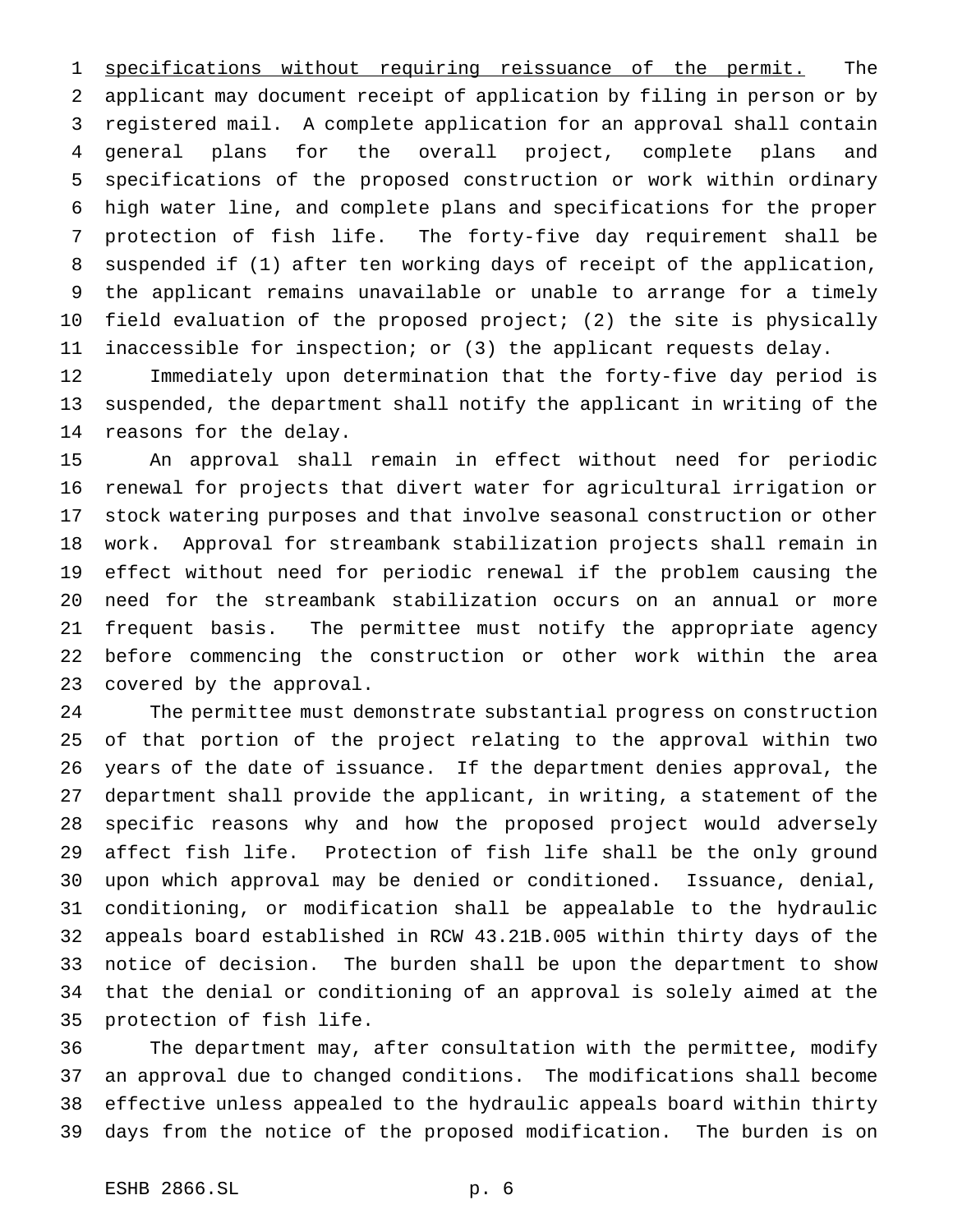the department to show that changed conditions warrant the modification in order to protect fish life.

 A permittee may request modification of an approval due to changed conditions. The request shall be processed within forty-five calendar days of receipt of the written request. A decision by the department may be appealed to the hydraulic appeals board within thirty days of the notice of the decision. The burden is on the permittee to show that changed conditions warrant the requested modification and that such modification will not impair fish life.

 In case of an emergency arising from weather or stream flow conditions or other natural conditions, the department, through its authorized representatives, shall issue immediately upon request oral approval for removing any obstructions, repairing existing structures, restoring stream banks, or to protect property threatened by the stream or a change in the stream flow without the necessity of obtaining a written approval prior to commencing work. Conditions of an oral approval shall be reduced to writing within thirty days and complied with as provided for in this section.

 For purposes of this chapter, "streambank stabilization" shall include but not be limited to log and debris removal, bank protection (including riprap, jetties, and groins), gravel removal and erosion control.

 NEW SECTION. **Sec. 4.** A new section is added to chapter 77.55 RCW to read as follows:

 (1) Notwithstanding any other provision of this chapter, all hydraulic project approvals related to storm water discharges must follow the provisions established in this section.

 (2) Hydraulic project approvals issued in locations covered by a national pollution discharge elimination system municipal storm water general permit may not be conditioned or denied for water quality or quantity impacts arising from storm water discharges. A hydraulic project approval is required only for the actual construction of any storm water outfall or associated structures pursuant to this chapter. (3)(a) In locations not covered by a national pollution discharge elimination system municipal storm water general permit, the department may issue hydraulic project approvals that contain provisions that protect fish life from adverse effects, such as scouring or erosion of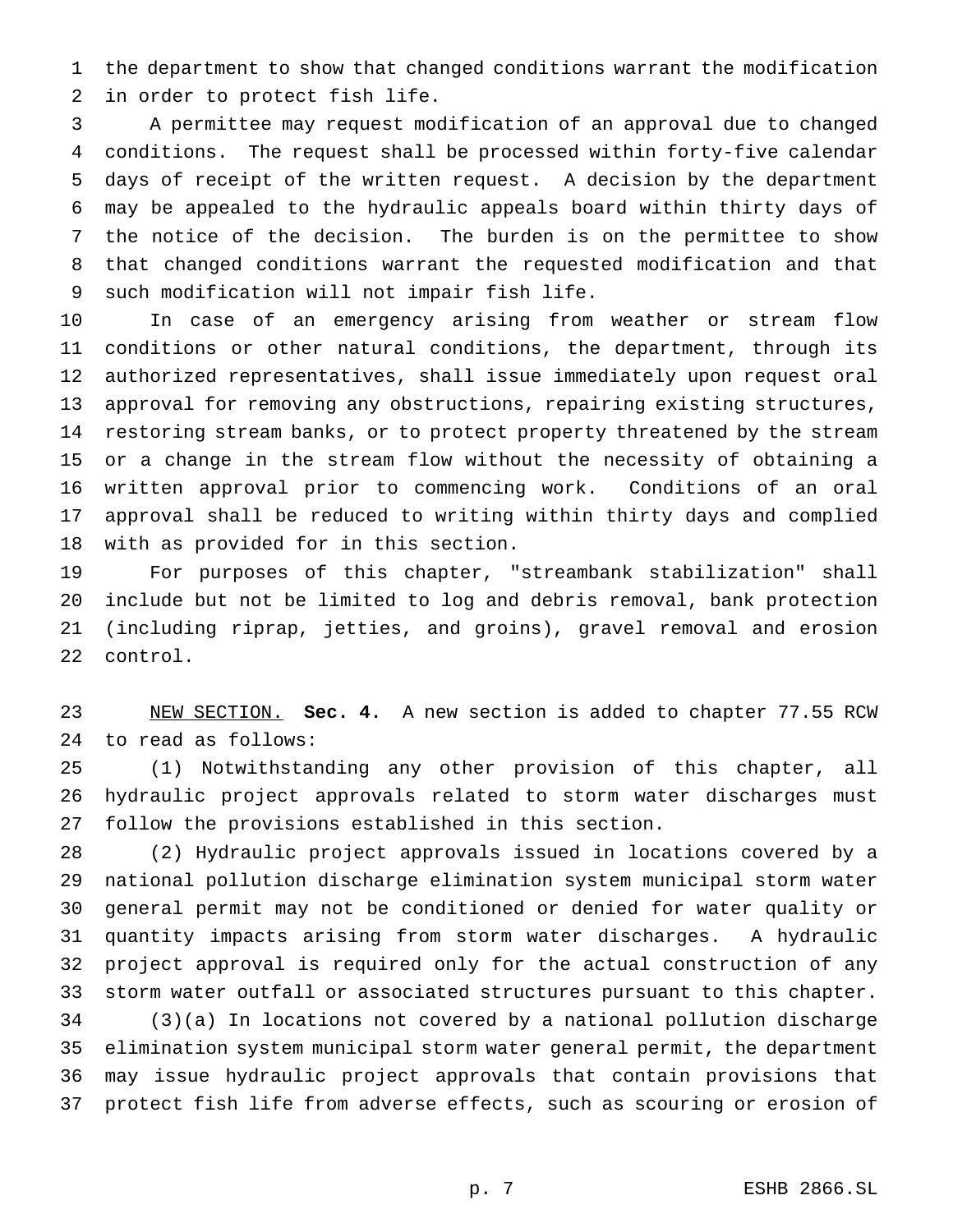the bed of the water body, resulting from the direct hydraulic impacts of the discharge.

 (b) Prior to the issuance of a hydraulic project approval issued under this subsection (3), the department must:

 (i) Make a finding that the discharge from the outfall will cause harmful effects to fish life;

 (ii) Transmit the findings to the applicant and to the city or county where the project is being proposed; and

 (iii) Allow the applicant an opportunity to use local ordinances or other mechanisms to avoid the adverse effects resulting from the direct hydraulic discharge. The forty-five day requirement for hydraulic project approval issuance pursuant to RCW 77.55.100 is suspended during the time period the department is meeting the requirements of this subsection (3)(b).

 (c) After following the procedures set forth in (b) of this subsection, the department may issue a hydraulic project approval that prescribes the discharge rates from an outfall structure that will prevent adverse effects to the bed or flow of the waterway. The department may recommend, but not specify, the measures required to meet these discharge rates. The department may not require changes to the project design above the mean higher high water mark of marine waters, or the ordinary high water mark of fresh waters of the state. Nothing in this section alters any authority the department may have to regulate other types of projects under this chapter.

 NEW SECTION. **Sec. 5.** A new section is added to chapter 77.55 RCW to read as follows:

 Conditions imposed upon hydraulic project approvals must be reasonably related to the project. The conditions must ensure that the project provides proper protection for fish life, but the department may not impose conditions that attempt to optimize conditions for fish life that are out of proportion to the impact of the proposed project.

 \*Sec. 6. RCW 77.55.170 and <sup>2000</sup> <sup>c</sup> <sup>107</sup> <sup>s</sup> <sup>20</sup> are each amended to read as follows:

 (1) There is hereby created within the environmental hearings office under RCW 43.21B.005 the hydraulic appeals board of the state of Washington.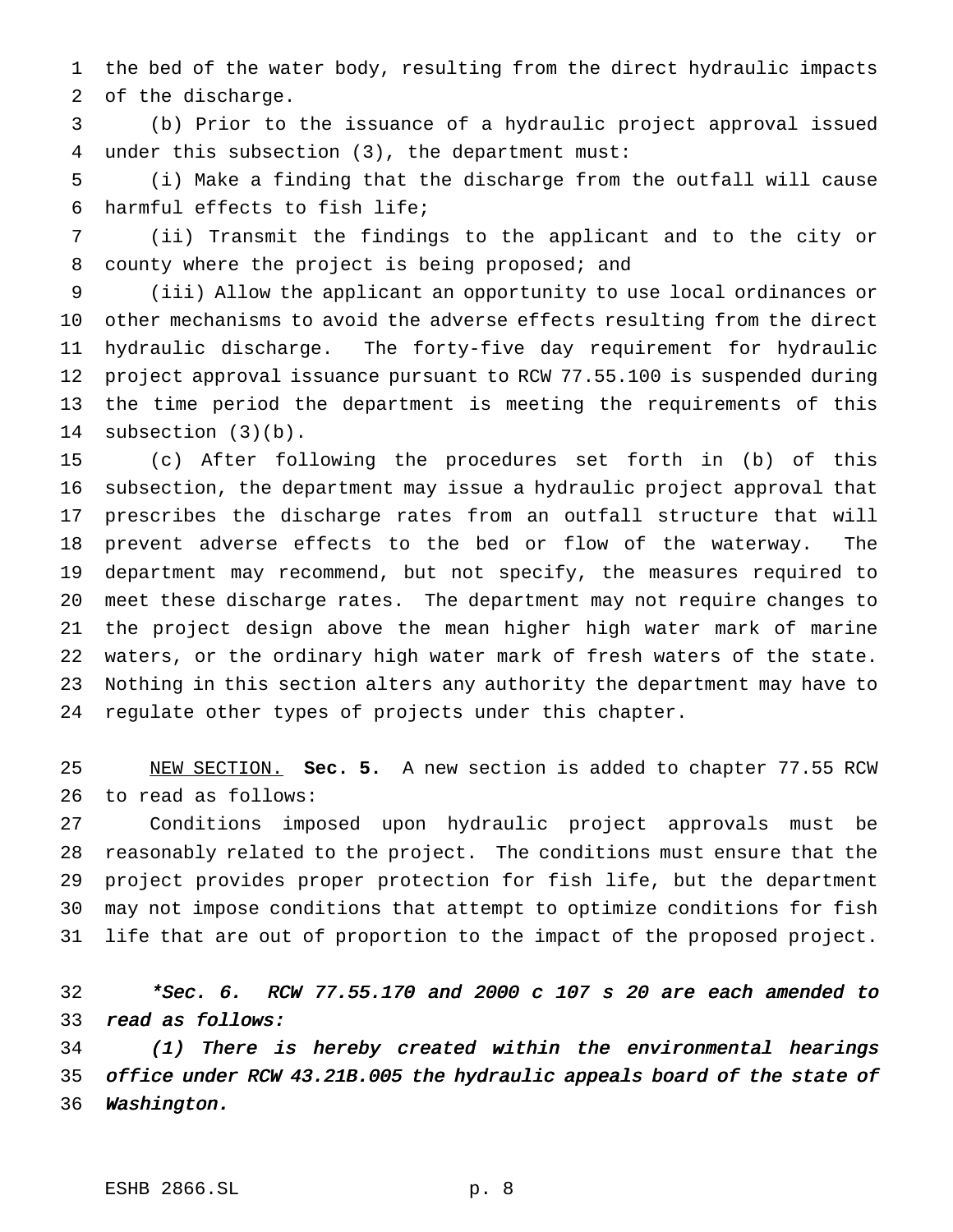1 (2) The hydraulic appeals board shall consist of ((three)) six members: The director of the department of ecology or the director's designee, the director of the department of agriculture or the 4 director's designee, ((and)) the director or the director's designee of the department whose action is appealed under subsection (6) of this 6 section, and three local government members. One of the local 7 government members must be appointed by the Washington state 8 association of counties, one of the local government members must be 9 appointed by the association of Washington cities, and one of the local 10 government members must be appointed by the Washington public ports 11 association. The local government members serve at the pleasure of 12 their respective associations. A decision must be agreed to by at 13 least (( $t$ wo)) four members of the board to be final.

14 (3) The board may adopt rules necessary for the conduct of its powers and duties or for transacting other official business.

 (4) The board shall make findings of fact and prepare <sup>a</sup> written 17 decision in each case decided by it, and that finding and decision 18 shall be effective upon being signed by ( $(two)$ ) four or more board members and upon being filed at the hydraulic appeals board's principal office, and shall be open to public inspection at all reasonable times.

 (5) The board has exclusive jurisdiction to hear appeals arising from the approval, denial, conditioning, or modification of <sup>a</sup> hydraulic approval issued by the department: (a) Under the authority granted in RCW 77.55.110 for the diversion of water for agricultural irrigation or stock watering purposes or when associated with streambank stabilization to protect farm and agricultural land as defined in RCW 84.34.020; or (b) under the authority granted in RCW 77.55.230 for off-site mitigation proposals.

 (6)(a) Any person aggrieved by the approval, denial, conditioning, or modification of <sup>a</sup> hydraulic approval pursuant to RCW 77.55.110 may seek review from the board by filing <sup>a</sup> request for the same within thirty days of notice of the approval, denial, conditioning, or modification of such approval.

 (b) The review proceedings authorized in (a) of this subsection are subject to the provisions of chapter 34.05 RCW pertaining to procedures in adjudicative proceedings.

**\*Sec. 6 was vetoed. See message at end of chapter.**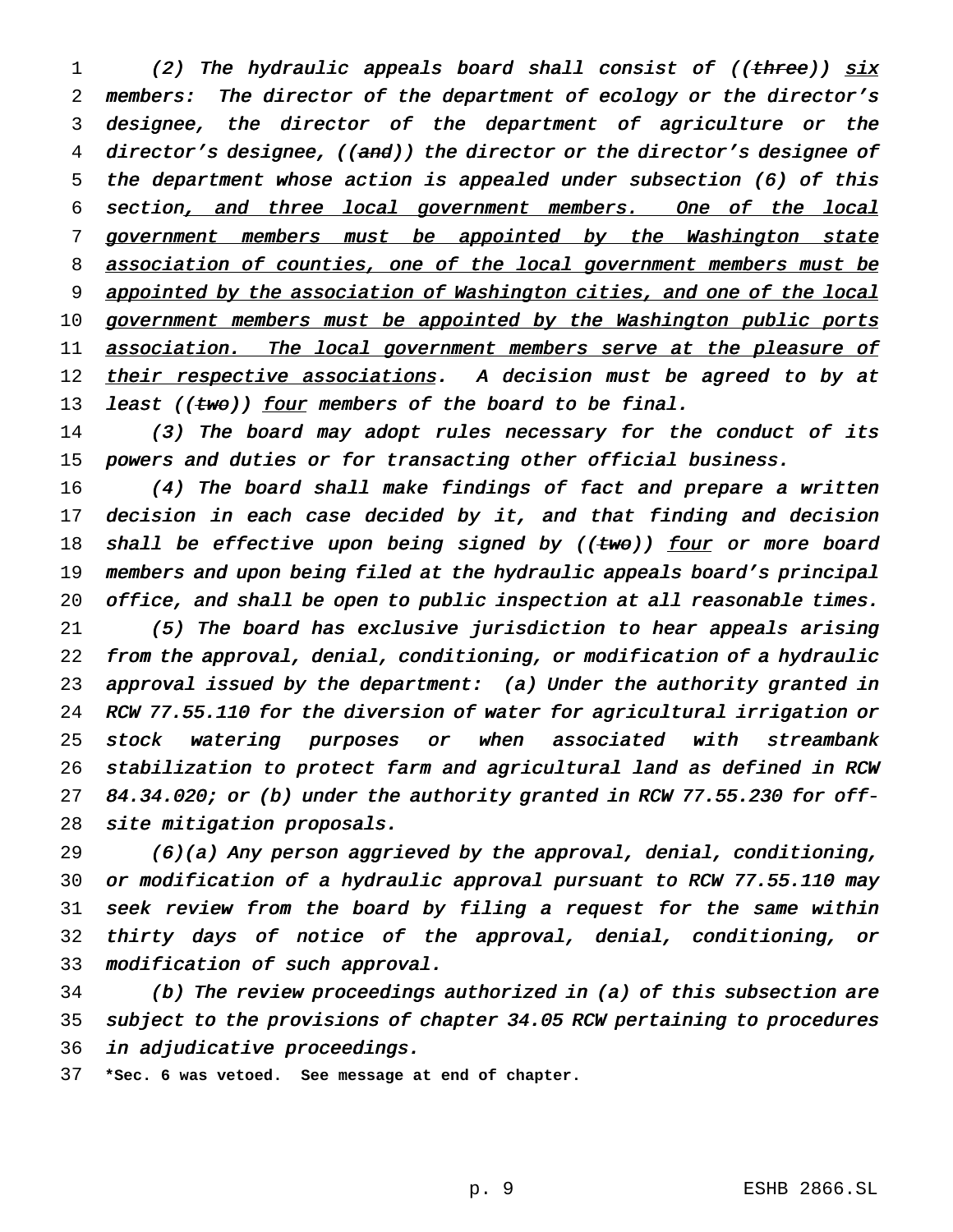1 **Sec. 7.** RCW 77.55.220 and 1996 c 192 s 2 are each amended to read 2 as follows:

3 (1) The definitions in this subsection apply throughout this 4 section unless the context clearly requires otherwise.

 (a) "Marina" means a public or private facility providing boat moorage space, fuel, or commercial services. Commercial services include but are not limited to overnight or live-aboard boating accommodations.

9 (b) "Marine terminal" means a public or private commercial wharf 10 located in the navigable water of the state and used, or intended to be 11 used, as a port or facility for the storing, handling, transferring, or 12 transporting of goods to and from vessels.

13 (2) For a marina or marine terminal in existence on June 6, 1996, 14 or a marina or marine terminal that has received a hydraulic project 15 approval for its initial construction, a renewable, five-year hydraulic 16 project approval shall be issued, upon request, for regular maintenance 17 activities of the marina or marine terminal.

18 (3) Upon construction of a new marina or marine terminal that has 19 received hydraulic project approval, a renewable, five-year hydraulic 20 project approval shall be issued, upon request, for regular maintenance 21 activities of the marina or marine terminal.

22 (4) For the purposes of this section, regular maintenance 23 activities are only those activities necessary to restore the marina or 24 marine terminal to the conditions approved in the initial hydraulic 25 project approval. These activities may include, but are not limited 26 to, dredging, piling replacement, and float replacement.

27 (5) The five-year permit must include a requirement that a 28 fourteen-day notice be given to the department before regular 29 maintenance activities begin.

> Passed the House March 11, 2002. Passed the Senate March 8, 2002. Approved by the Governor April 5, 2002, with the exception of certain items that were vetoed. Filed in Office of Secretary of State April 5, 2002.

1 Note: Governor's explanation of partial veto is as follows:

2 "I am returning herewith, without my approval as to section 6, 3 Engrossed Substitute House Bill No. 2866 entitled:

4 "AN ACT Relating to hydraulic permits;"